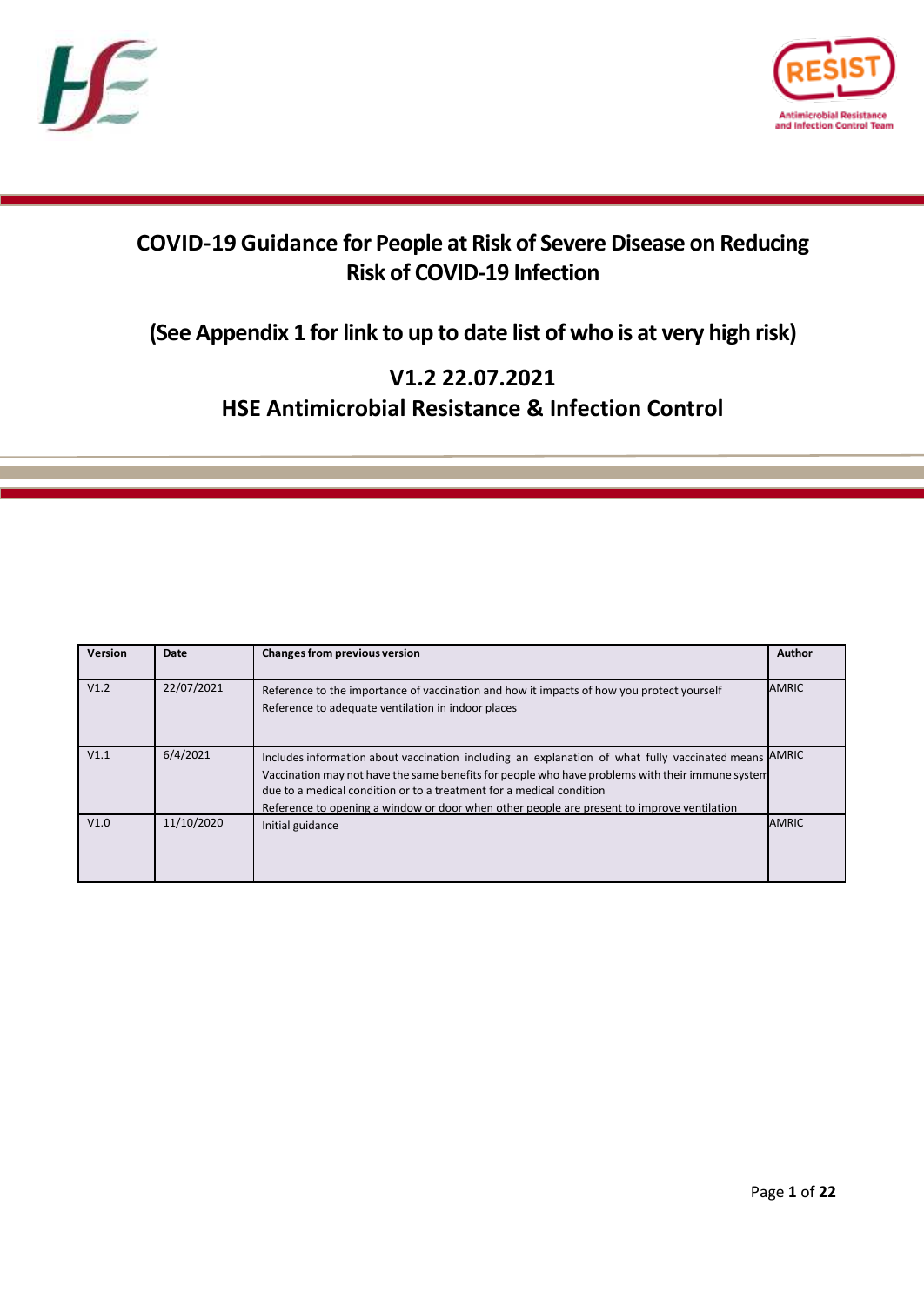# Table of Contents

| Keeping the risk low when there are people from outside the household in the house 11  |  |
|----------------------------------------------------------------------------------------|--|
|                                                                                        |  |
|                                                                                        |  |
|                                                                                        |  |
| Appendix 2 List of Conditions and Medications that can compromise the immune system 18 |  |
|                                                                                        |  |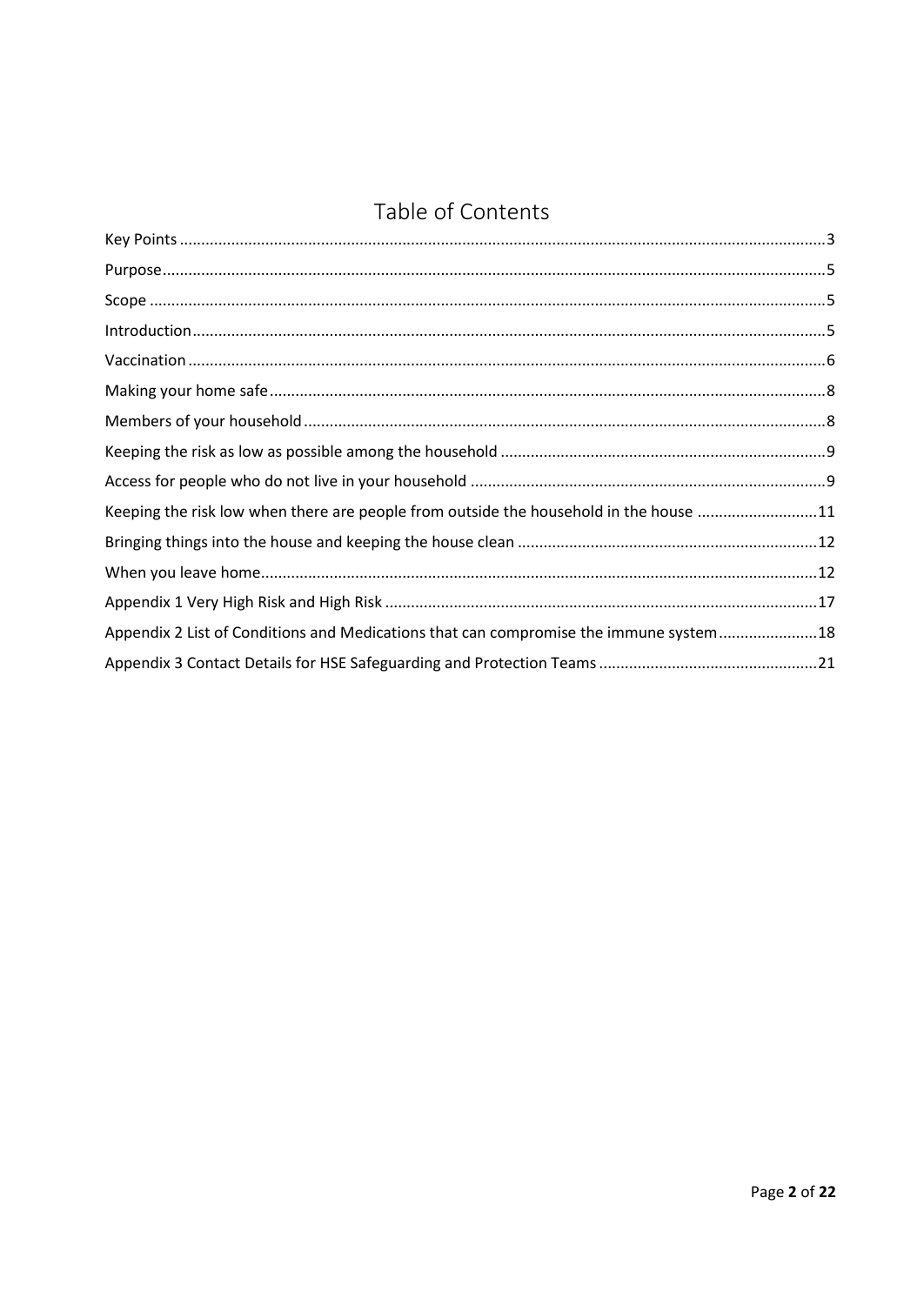#### <span id="page-2-0"></span>**Key Points**

- 1. People at high risk for COVID-19 have the right to make their own decisions and the responsibility to look after their own health and the health of others in line with the legal obligations that apply to everyone.
- 2. Most people at high risk of severe COVID-19 can follow the general public health guidance that applies to everyone once they have vaccine protection.
- 3. Vaccination may not work as well for some people who have problems with their immune system so people with weak immune function (immunocompromised) are advised to continue to take particular care even when vaccinated. See Appendix 2 for a list of conditions and medicines that can compromise the immune system. Talk to your doctor if you are not sure if you are immunocompromised.
- 4. There is almost no chance of you catching COVID-19 at home if people who are infectious with COVID-19 do not come to your home.
- 5. It is usually not desirable and not practical for people in a family household to avoid contact with each other at home. If everyone in the household is careful when out of the house that helps to keep everyone safe. If everyone in the household is vaccinated as soon as vaccine becomes available to them this helps to keep everyone safe. Vaccination of everyone in the household as soon as it becomes available to them is particularly important if someone in the household is immunocompromised. If everyone in the house is careful and if you can keep the number of people who come into your house to visit or to do work to the smallest possible number of trustworthy people then you can feel safe at home and you can relax there.
- 6. If you need healthcare workers to come to your home to help you care for yourself or someone else in the house it is safe to let them in especially now that most frontline healthcare workers have been vaccinated.
- 7. Check that anyone who comes to the house to visit or to do work is well when they arrive (no symptoms of COVID-19). Ask them to clean their hands when they arrive, to wear a mask and to keep a safe distance from you whenever possible.
- 8. If anyone in the house gets symptoms of COVID-19 they should avoid all contact with others in the house immediately.
- 9. If anyone in the house is told they are a COVID-19 Contact they should avoid all contact with others in the house **unless** they have vaccine protection. Even people with vaccine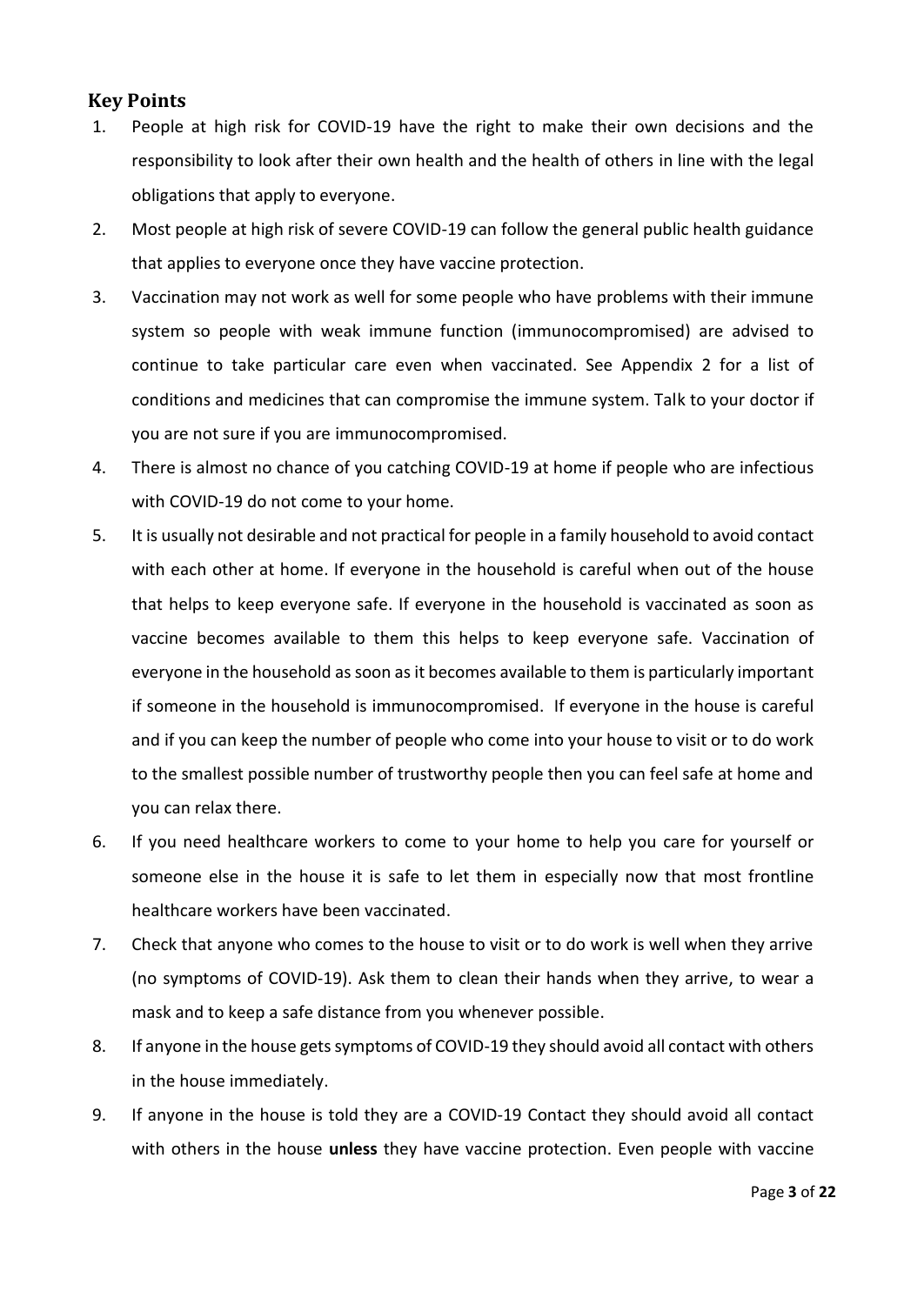protection may be advised by public health to avoid contact with other people in some circumstances.

- 10. The risk of leaving home for a walk or drive is very low if you can keep away from other people. It is generally safe to meet up with one other household outdoors for recreation if you are fully vaccinated although you should keep a safe distance and avoid contact if they are not vaccinated.
- 11. If you become unwell call your GP and if you have an appointment with your GP or at a hospital or clinic is it important to keep the appointment.
- 12. You are more likely to be exposed to COVID-19 if you need to be or choose to be in a place where there are people from outside of your household, whether for work or for social or personal reasons but it is generally safe to go to the shops and to use public transport for essential purposes once you have vaccine protection provided you keep a safe distance.
- 13. The higher the current level of the Framework for Restrictive Public Health Measures nationally or in your area at the time the greater the risk of being exposed to COVID if you are out and about or have anyone visit or do work in your home.
- 14. The risk of contracting COVID-19 is generally much lower outdoors than indoors.
- 15. You can lower the risk when going to places by going at quiet times, keeping your distance, not touching things if you do not need to touch them, cleaning your hands and wearing a surgical mask and checking that the place has adequate ventilation, for example an open or partly open window or door that allows for some air movement.
- 16. If you want to tell people who provide services that you need to be extra careful to avoid COVID-19 they will usually try to fit you in at a quiet time and be extra careful when providing you with the service.
- 17. Try to keep active and look after your general health. A healthy way of life improves your chance of recovery if you get COVID-19.
- 18. Talking on the phone or by video link is safe and is a good way to keep in touch and to get help if you need it. If you need help for any reason there are a number of places you can go for help including:
	- a) HSE Safeguarding and Protection Teams (contact details for each region in Appendix 3).
	- b) SAGE (1850 71 94 00 from 8 in the morning until 10 at night) www.sageadvocacy.ie.
	- c) ALONE (0818 222 024 from 8 in the morning until 8 at night) www.alone.ie.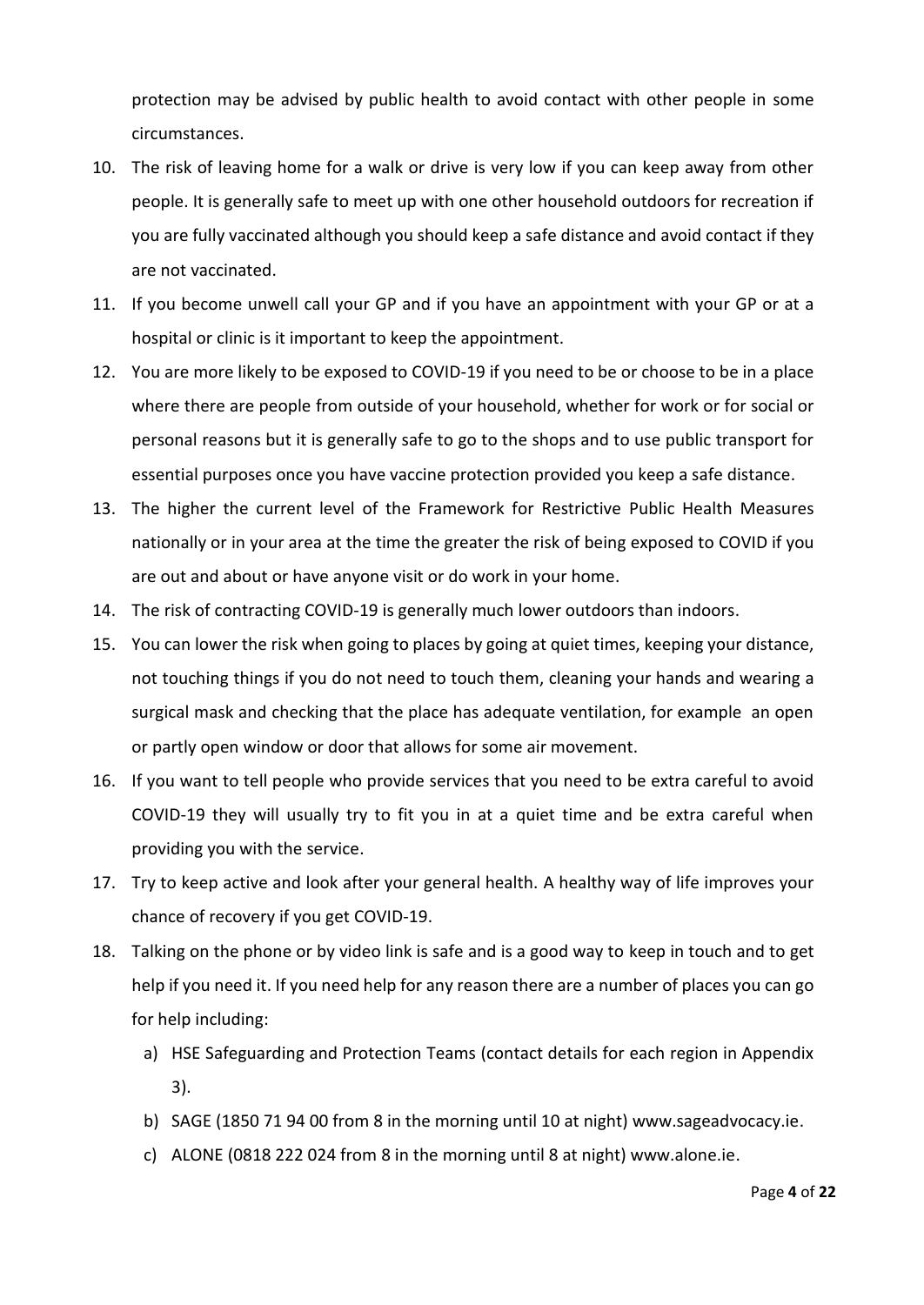- d) The HSE confidential recipient at 1890 1000 14.
- e) Alzheimer Society of Ireland 1800 341 341 [\(www.alzheimer.ie\)](http://www.alzheimer.ie/).
- f) If you need medical assistance call your GP or in an emergency call 112 or 999
- g) Family Carers Ireland 1800 240724. [\(https://www.familycarers.ie/media/1986/family](https://www.familycarers.ie/media/1986/family-carers-ireland-emergency-plan.pdf)[carers-ireland-emergency-plan.pdf\)](https://www.familycarers.ie/media/1986/family-carers-ireland-emergency-plan.pdf).

Information on getting your COVID-19 vaccine is available here: [https://www2.hse.ie/screening](https://www2.hse.ie/screening-and-vaccinations/covid-19-vaccine/getting-covid-19-vaccine.html)[and-vaccinations/covid-19-vaccine/getting-covid-19-vaccine.html](https://www2.hse.ie/screening-and-vaccinations/covid-19-vaccine/getting-covid-19-vaccine.html)

#### <span id="page-4-0"></span>**Purpose**

This guide recognises that people at high risk of severe disease from COVID-19 have the right to make their own decisions and the responsibility to look after their own health and the health of others in line with the legal obligations that apply to everyone. This involves making their own choices about how they keep a balance between doing the things they need to do and want to do to while keeping the risk of harm from COVID-19 as low as is practical. This guide is also written to help family, friends and carers to help people who may need their support in making choices and in doing what they chose to do as safely as is practical.

#### <span id="page-4-1"></span>**Scope**

The guide is for people at high risk or very high risk of severe COVID-19 disease who live in the community and for those who help them if and when they need help. It is important that this guide is used in line with the Government recommendations (Five Level Framework) in place for your county/area at the time, for example advice about the number of people who can gather together.

#### <span id="page-4-2"></span>**Introduction**

COVID-19 is caused by a virus. People almost always catch COVID-19 by sharing space indoors for 15 minutes or more with a person who is infectious. People are more likely to catch infection indoors or in another enclosed space like a car or a bus if the space is poorly ventilated. The risk of catching COVID-19 from touching things like groceries, newspapers or clothes delivered to your house is very low. There may be a very small chance that this could happen if the person who delivered them has COVID-19. Hand hygiene is the most practical way to manage that risk.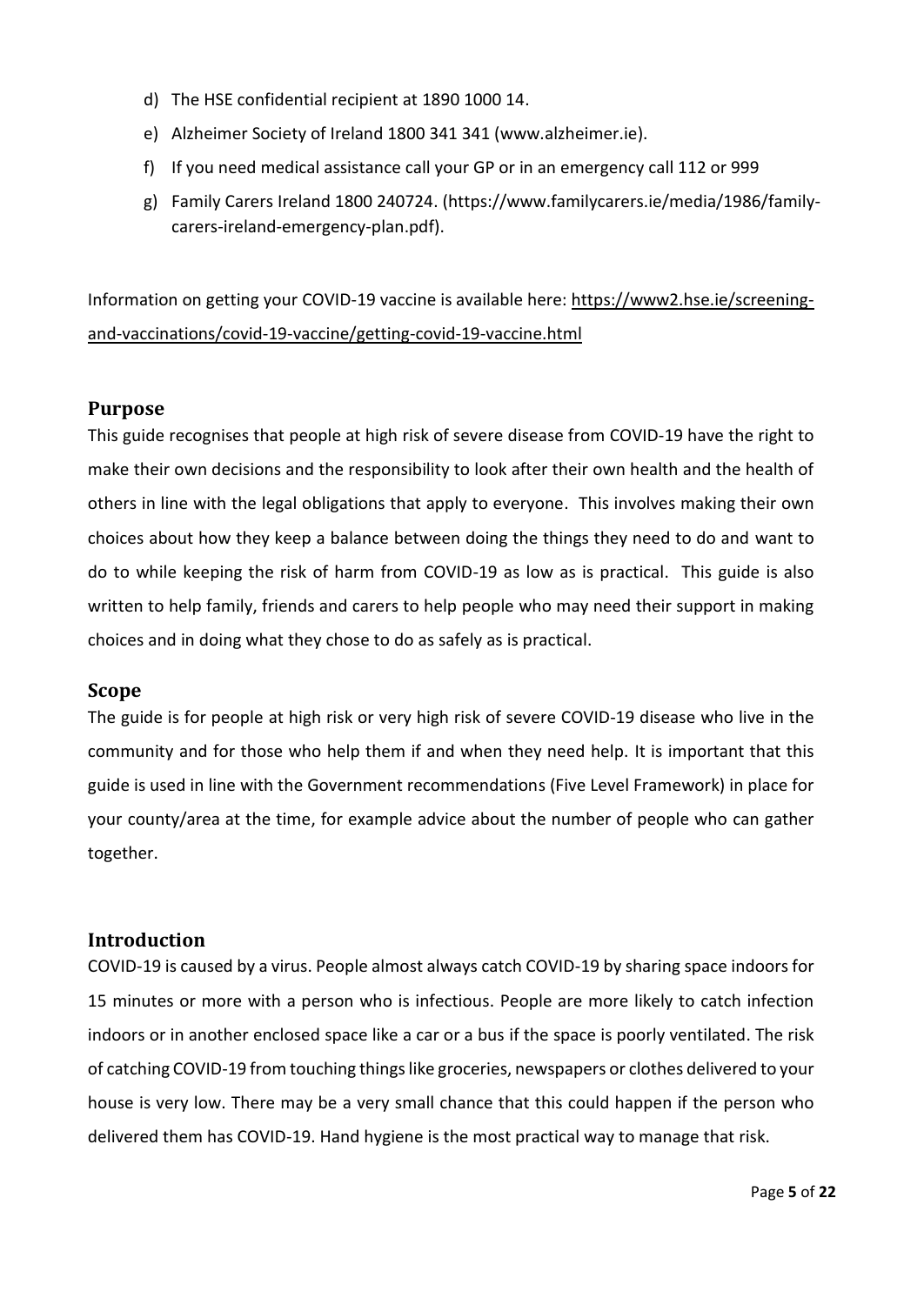COVID-19 infection does not affect everyone the same way. Some people do not get sick at all (asymptomatic infection), some people get a very minor illness, some people get an illness like a really bad flu and a small number of people get a very serious illness that can mean they need to go to hospital. Some people who catch COVID-19 will die as a result.

There is no way to tell any person for sure what will happen to them if they catch COVID-19. The best that we can do is to give some idea of what the chances are for groups of people of different ages and for people who already have long-term disease. The risk of severe illness and death is generally much lower in people who have vaccine protection.

If 1,000 people aged less than 30 who are otherwise in good health catch COVID-19 we can expect that many of them will get flu like illness but probably very few will need to go to hospital especially if they are in good general health to begin with.

If a 1,000 people over 70 who are not vaccinated or 1000 people who are at high risk of severe COVID-19 for other reasons and who are not vaccinated catch COVID-19, we can expect that hundreds of them may get seriously ill and many may die even with the best care that the healthcare service can give. Older people who are in good general health are usually less likely to get severe disease compared with people of the same age with medical conditions that place them at higher risk of severe disease. Younger people who are at higher risk of needing to go to hospital and of death include people who are very overweight and people with certain long-term diseases. However, there is no telling up front for any one person of any age how the disease will affect them.

This guide is written to give the best general information on the risk of harm from COVID-19. It is about the choices people can make to lower the chance of harm to them and to those they care most about in practical and reasonable ways without making life impossible to bear.

#### <span id="page-5-0"></span>**Vaccination**

Vaccination against COVID-19 is a very effective way of protecting people against severe disease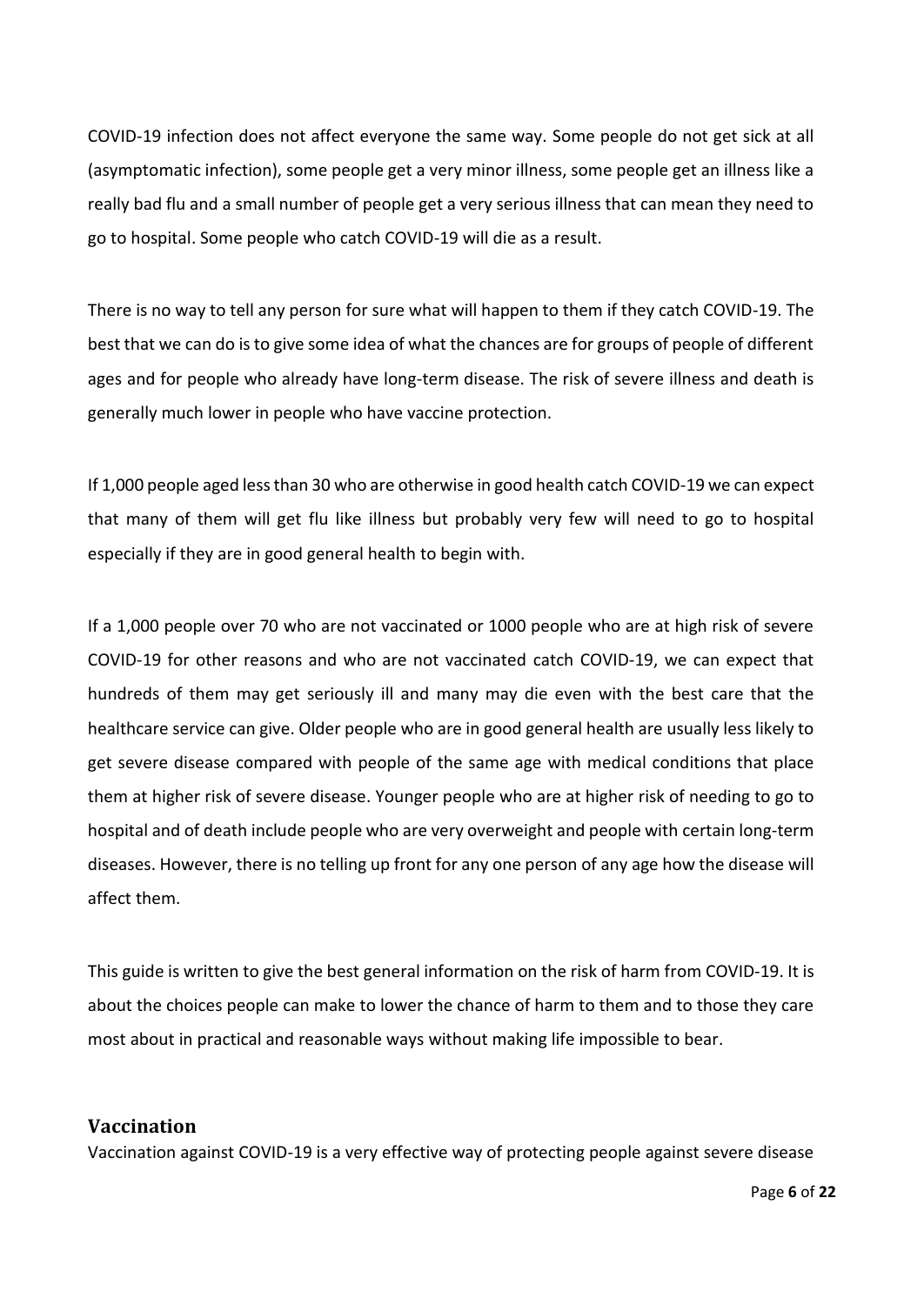and death from COVID-19. As the months go by it is becoming clearer that the vaccine also helps to reduce the risk that someone can spread the infection to other people.

It is very important to say that vaccines do not provide protection from the day you get your first dose. The protection builds up over time. After two to three weeks you can expect to have some protection but completing the vaccination course is very important to make sure you have the highest level of long-lasting protection.

The person is considered to have **vaccine protection** if they are vaccinated as follows:

- 1. 15 days after the second dose of AstraZeneca (Vaxzevria);
- 2. 7 days after the second Pfizer-BioNTech dose (Comirnaty);
- 3. 14 days after the second Moderna dose (Spikevax);
- 4. 14 days after Janssen (one dose vaccination course).

If other vaccines become available the requirement for vaccination will be as advised by HSE.ie.

The term vaccinated used in this document is intended to mean when someone has vaccine protection.

When vaccinated you can expect of have a very high degree of protection from severe COVID-19 however the vaccine protection is not perfect and especially it may not work so well in people who have a condition or who are on a treatment that interferes with their immune system. This means that you are advised to continue to be very careful after you are vaccinated especially if you have a problem with your immune system. Appendix 2 of this document includes a list of conditions and medications that can be associated with poor immune function (immunocompromised). If you are in doubt about your immune system function speak to your doctor.

People who have vaccine protection are also less likely to spread infection to other people. If you have vaccine protection and you meet with another person who also has vaccine protection (a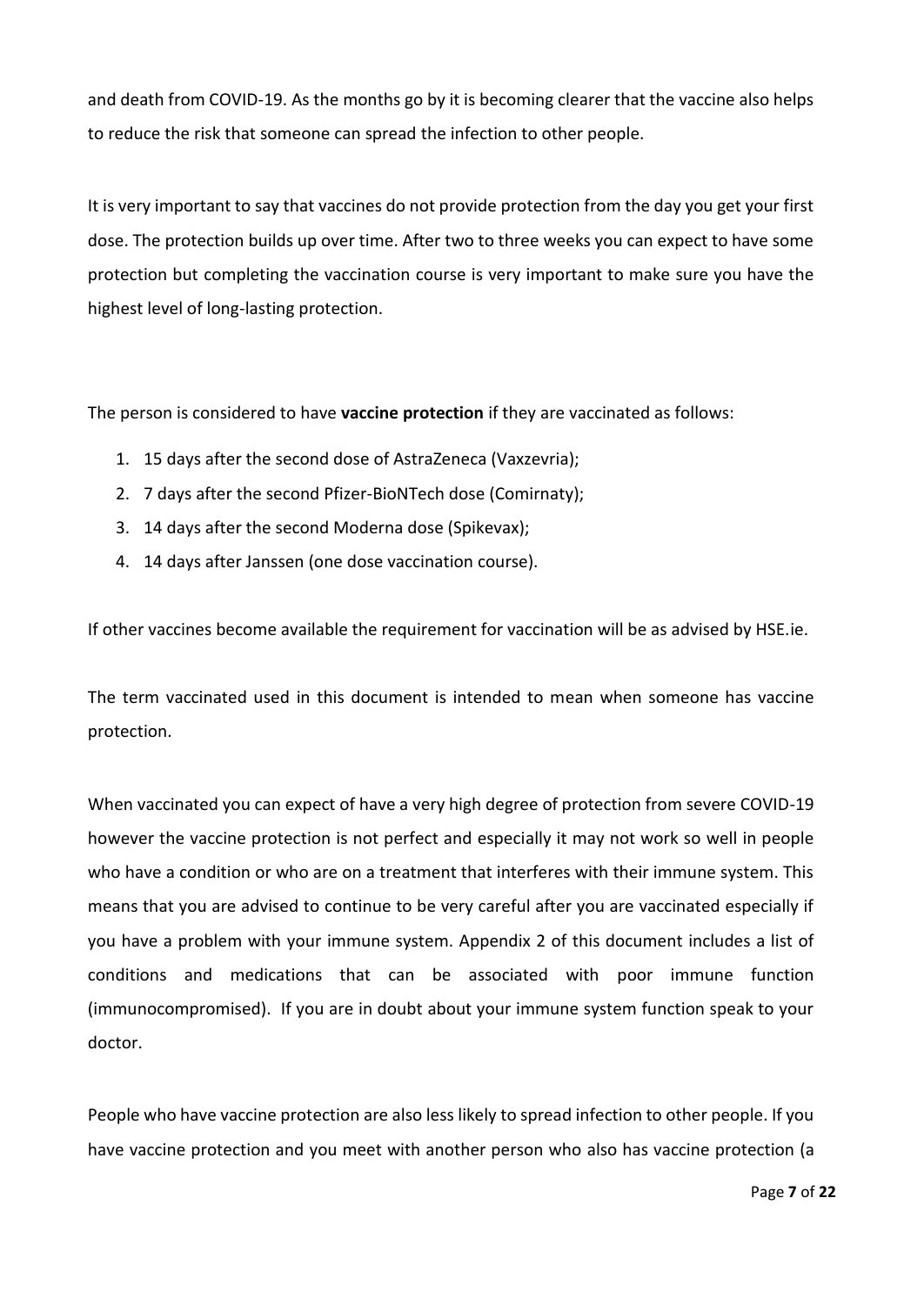friend or a healthcare worker) the risk is much lower for both of you. By now, most healthcare workers are vaccinated and so are most adults. As the vaccination programme progresses this will reduce the risk for everyone.

#### <span id="page-7-0"></span>**Making your home safe**

For this purpose, your home is your house or apartment and any indoor or outdoor space around it (a yard, garden or fields) that is used only by you and by others in your household.

There is almost no chance of you catching COVID-19 at home if people who are infectious with COVID-19 do not come to your home. If you can make your home safe then you have a place where you can relax and move about freely without worrying all the time about the risk of infection. There is no particular COVID-19 risk in going outside and moving around your own yard, garden or fields if you keep away from anyone from outside your household. Keeping active will probably improve your chances of making a good recovery if you do catch COVID-19.

Managing who comes into your home is the most important part of keeping your home a safe haven. The risk that someone who is infectious will be in your home is lower if anyone who comes to your home has vaccine protection.

### <span id="page-7-1"></span>**Members of your household**

A very big part of controlling the risk depends on how other people in the household behave. If other household members are very careful to follow all the public health guidance to reduce their risk of infection when they are out of the home this reduces the chance that they become infected and carry the virus home to you. If the members of your household have been vaccinated this greatly reduces the chance that they can carry infection to you.

If there are members of your household that behave in ways that places them at high risk of catching COVID-19 that means they are also putting you at higher risk of catching COVID-19. If you own or control your home and if you are concerned that people in your household are behaving in ways that are placing you at high risk you should talk to them about your concerns.. If they are not able to or are not willing to change their behaviour to help you to protect yourself, it may be time to think about an alternative to sharing your home with that person(s). If you need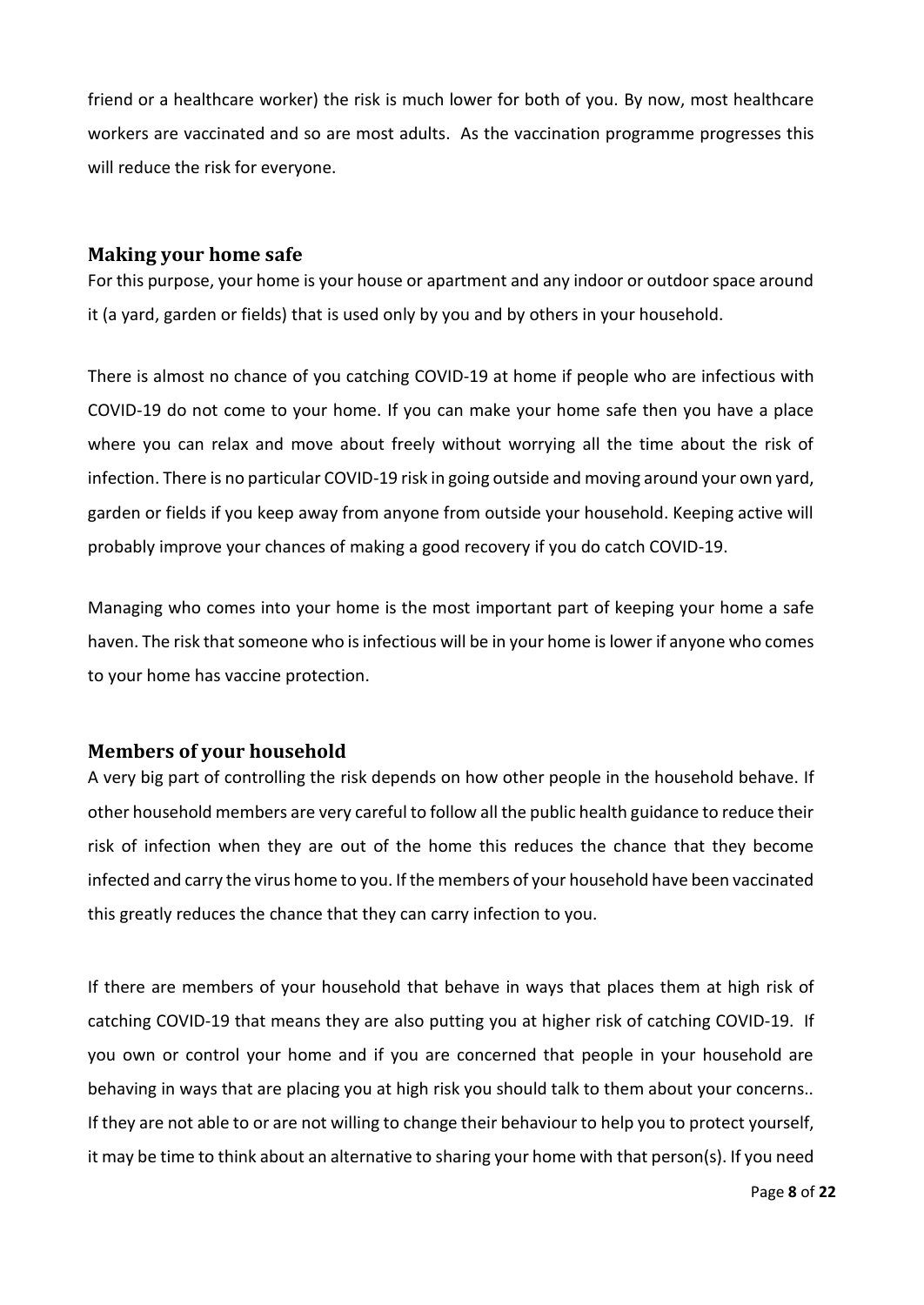help with this there are contact details for services that can help you on pages 4 and 5 of this document.

#### <span id="page-8-0"></span>**Keeping the risk as low as possible among the household**

Even if everyone in the household is careful, someone can catch COVID-19 through no fault of theirs. If this happens, there is a high risk that the infection will spread from one person in the household to others however anyone who has vaccine protection is at much less risk. This makes it especially important that anyone who is a carer for someone who is at high-risk takes many of the precautions followed by the person at high risk and gets vaccinated as soon as it becomes available to them.

There are a limited number of things, other than vaccination, that are practical to do to reduce the risk of spread within a household if someone gets infected.

Everyone should know that they should go straight to a room to self-isolate if they develop symptoms of COVID-19 or if they are identified as a Contact of COVID-19. If they have symptoms, they should call their doctor. There are details on how to self- isolate on [www.hse.ie](http://www.hse.ie/)

All members of the household should clean their hands (soap and water or use hand sanitiser) when they come into the house. It is a good idea to keep some hand sanitiser near the front door and encourage people to use it and to ensure gentle circulation of fresh air (ventilation) consistent with comfort and the weather.

You should avoid sharing toothbrushes, taking a bite from a piece of food someone else has bitten (like an apple) or a drink from a bottle or cup someone else is drinking from. The exception to this is if there are people in the household who you kiss on the mouth or with whom you share a bed. In that case, there is no additional risk in sharing items with them. Using cutlery, dishes and similar items that someone else in the house has used after they have been washed is safe.

#### <span id="page-8-1"></span>**Access for people who do not live in your household**

If you need care and support from home help the public health nurses or others working in the health service it is safe to keep taking the help. Healthcare workers are told not to come to work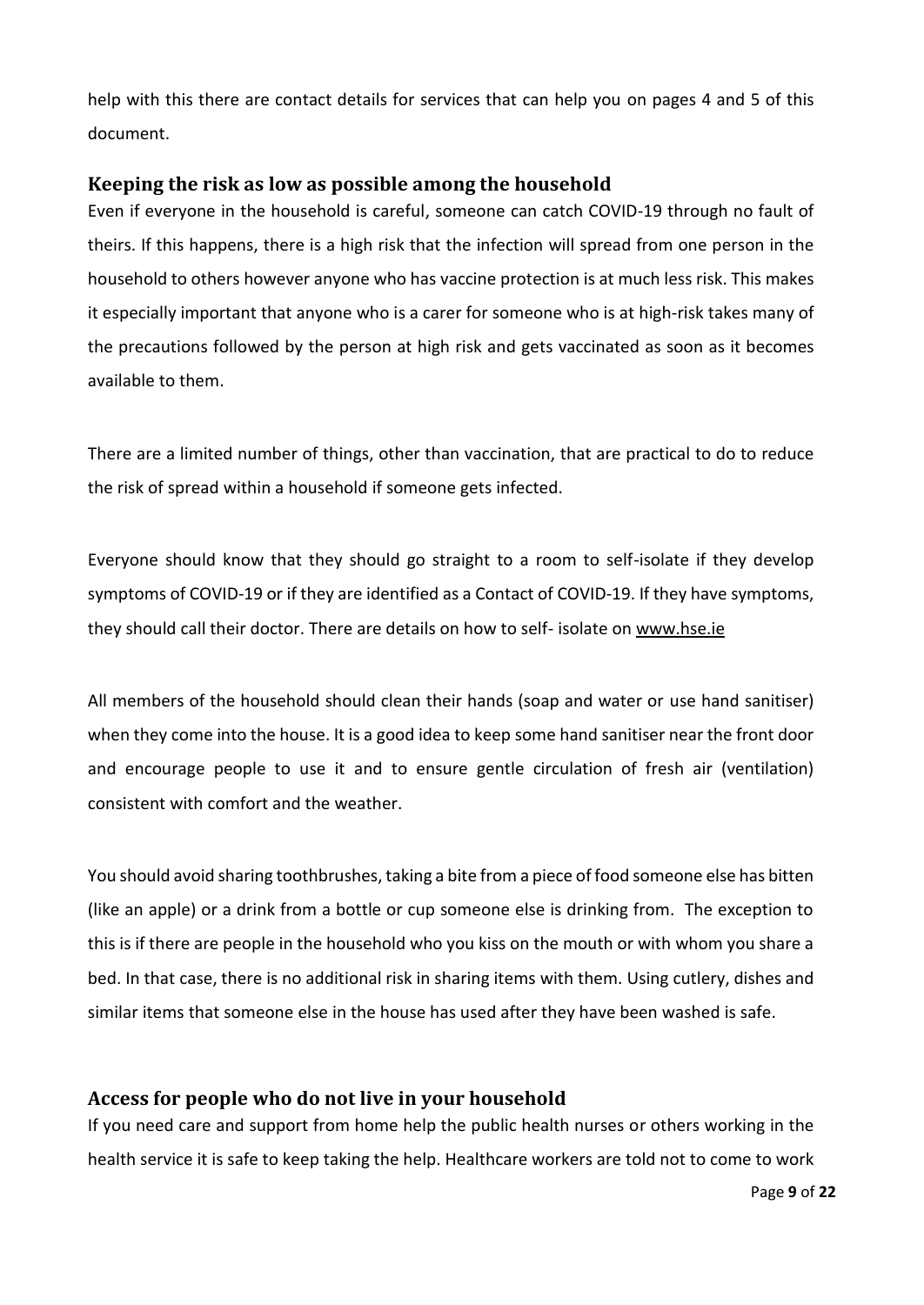if they have symptoms of COVID-19 and they are trained to reduce the risk that they might spread COVID-19 to you.

Now that most frontline healthcare workers are vaccinated there is much less risk that they can unintentionally bring COVID infection into your home.

If you have family, friends or neighbours who come to your home to help you, try to make sure they are people you can trust to be responsible and that they know to stay away if they have symptoms. If you depend on friends, family or neighbours try to make a plan for how you will manage if a person you depend on gets COVID-19 or is worried that they might have COVID-19.

If you need people to come into your home to make repairs, try to make sure you are dealing with a reliable and trustworthy person or company who will follow public health advice.

You may also want to have people come to your house just for a social visit. This is a risk you can avoid if you do not need to see people but sometimes we all need company especially if we live alone. If you want to have visitors to your home try to keep the number of people who visit to a few people you trust. It is generally better if you have just 1 or 2 people at a time. There is no reason to believe that a visit from a child is a greater risk than a visit from an adult provided the child has no symptoms and is able to follow some simple rules. If you and the person who comes to visit are vaccinated the risk of having them visit you is much less for both of you.

If people deliver groceries or other things to the house ask them to leave them on the door step so that you do not have to meet the person. If they stand back from the door, you can come to the door to speak with them with very little risk especially if it is a door to the outside. You can take the things right away; you do not need to leave them on the doorstep for a period of time. The risk of handling things like this is very low if you clean your hands afterwards. If you and the person doing the delivery have vaccine protection there is very little risk if they come into your home to drop of the delivery.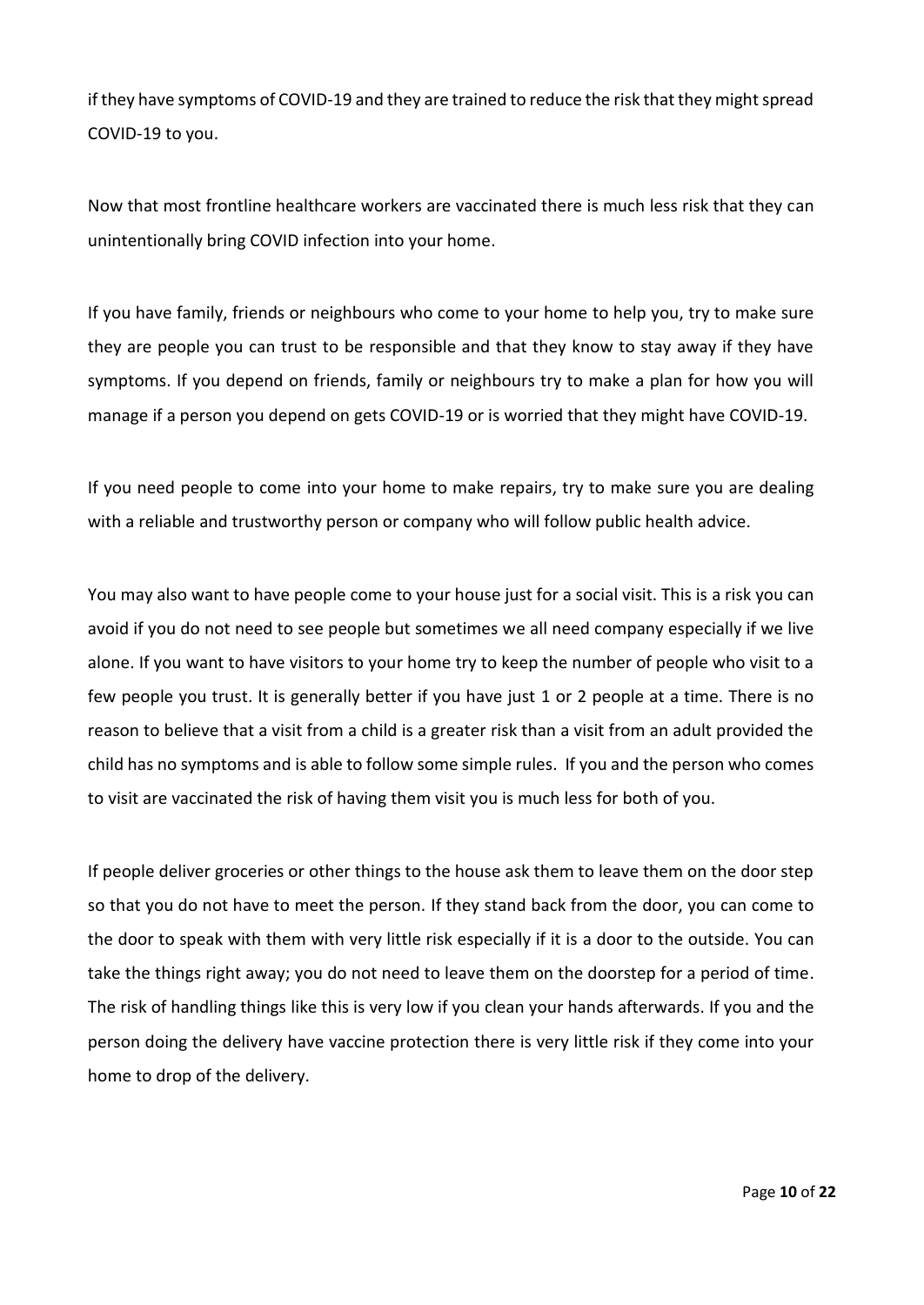## <span id="page-10-0"></span>**Keeping the risk low when there are people from outside the household in the house**

- 1. The higher the current level of the Framework for Restrictive Measures nationally or in your area the greater the risk of having additional people in the house.
- 2. Check with people if they have symptoms of COVID-19 before they come in.
- 3. Ask them to clean their hands (soap and water or hand sanitiser). It is a good idea to keep hand sanitiser near the door.
- 4. Ask them to wear a face covering or mask especially when they are in the same room as you are unless you are both vaccinated.
- 5. If you and the person who is from outside the household are both vaccinated you do not need to wear masks or keep your distance. This does not apply if there is someone who is not vaccinated with you at the time.
- 6. If you do not kiss, hug or shake hands and you can keep some distance between you and the other person, this will reduce the risk of catching COVID-19 if they are infectious.
- 7. If the person is family or a friend that you can trust and that comes to support you or on a social visit, there is very little extra risk in having a cup of tea, a snack or a meal together while they are in the house and talking to you.
- 8. If there is a friend or family member that you depend on a lot for support it is a good idea to have a list of people you can call on if that person becomes unwell. Family Carers Ireland has a range of practical supports and guide available to family carers during the COVID-19 pandemic, including an [Emergency Care Plan Booklet.](https://familycarers.ie/wpcontent/uploads/2020/03/EMERGENCY-CARE-PLAN_Family-Carers-Ireland-REVISED.pdf)
- 9. It is safer not to share towels, dishes cutlery or anything that is put near the eyes nose or mouth with visitors (but dishes and cutlery are OK after they are washed).
- 10. If the person is in your home to makes repairs or to do work try to tell them what needs to be done and pay them without being in the same room or at least while keeping distance. You could do this by phone. If you need to talk to them/show them what you need try to keep some distance and have some ventilation in the room. Try to arrange to check the work and pay them without being in the same room or being in the same room as little as possible.
- 11. You can reduce the risk also if you do not invite people who have come to work to have tea with you or invite them to make use of your kitchen for breaks, as that increases the time spent together and the risk of spread of infection.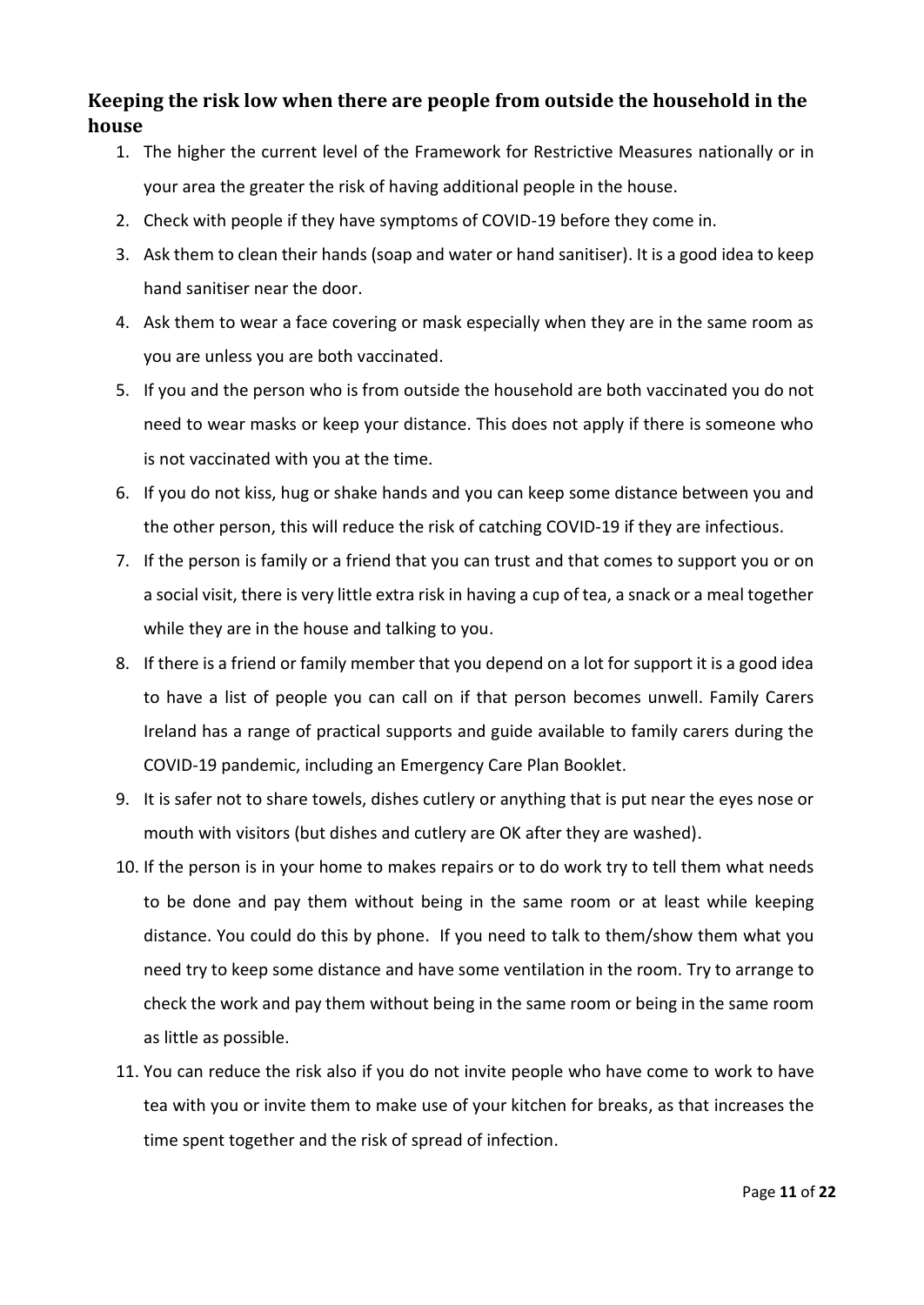12. If you can increase ventilation in the room, for example by opening or partly opening a window or a door this can reduce the risk of spread of virus when someone else is in the house. The goal is gentle air circulation rather than strong air movements. When opening windows and doors you do need allow for the weather and security so it may now always be possible to have windows or doors open.

#### <span id="page-11-0"></span>**Bringing things into the house and keeping the house clean**

There is very little risk in bringing things such as letters, packages and groceries into the house. There is no need to wash or disinfect packages or leave them for a long period before opening things or putting them away. The virus can survive on the surface of things for some time but spread of infection by touching these things is very rare unless there is an infectious person very close to them shortly before you touch them.

It is reasonable to keep the house generally clean to reduce the risk of all sorts of infections but an extra effort on cleaning and disinfection is not especially recommended unless there is someone [self-isolating](https://www2.hse.ie/conditions/coronavirus/managing-coronavirus-at-home/self-isolation.html) in the house.

#### <span id="page-11-1"></span>**When you leave home**

If you can control things to make your home safe, the biggest risk is when you are outside of home. The risk is lower if you are vaccinated.

The higher the current level of the Framework for Restrictive Public Health Measures nationally or in your area the greater the risk of being out and about.

If you are working, you may be able to reduce how often you need to leave home if you can work from home all or most of the time. If you need to leave home for work try to organise your work so that you come into contact with people as little as is practical. It may be useful to discuss with your employer how that can be organised. When vaccinated it is generally safe to return to work if your presence on site is essential for example for certain healthcare workers. This may not apply if you are at a high risk because of a problem with your immune system. If you need advice on this talk to your occupational health service or your own doctor.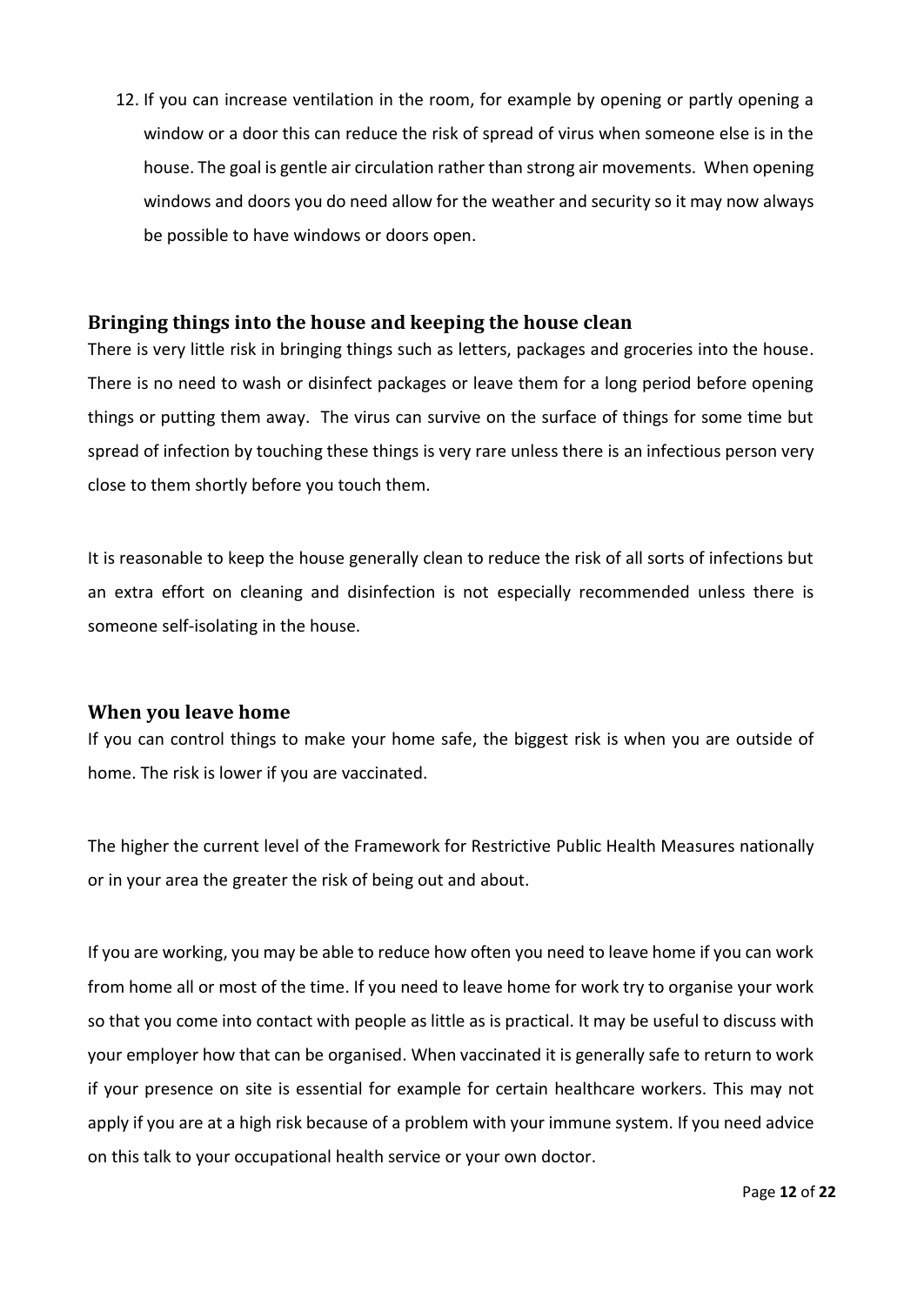You may also be able to reduce how often you need to leave home if neighbours, family or friends can do shopping and other jobs for you. However if you are full vaccinated it is generally safe for you to go to the shops that are open when you need to.

How much you can get people to do for you depends upon having neighbours, family and friends you can rely on to be fair and honest with you. This is especially true if other people are handling your money or your credit cards. If are concerned that anyone may be taking advantage of your situation or making it difficult for you to keep in touch with other friends or family you can talk to someone at the HSE Safeguarding and Protection Team for your area (see contact details in Appendix 3). If you need help from an independent advocate you can contact SAGE (1850 71 94 00 from 8 in the morning until 10 at night). You can also talk to ALONE (0818 222 024 from 8 in the morning until 8 at night) or the HSE confidential recipient at 1890 1000 14.

Talk to your pharmacy about the safest way to make sure you get a supply of any medicines you need but it is generally safe for you to go to the pharmacy if you have been vaccinated.

You may be able to get shopping delivered to your house. It is especially important to try to get help if the shopping or other jobs are likely to involve contact indoors with a lot of people. If you do not have friend, family or neighbours who can help your local [community support team](https://www2.hse.ie/services/community-support-coronavirus/community-support-coronavirus.html) may be able to help. It is generally safe for you to go to the shops yourself if you have been vaccinated.

If you need to contact your GP or other services, you may be able to use the phone so that you do not need to leave your home. Plan ahead to make sure you know how to contact your doctor or out of hours service if you feel unwell. If your GP advises that you need to be seen at the surgery it is important that you attend. Remember to attend for your flu vaccine or other care that helps to keep you healthy.

You should continue to attend for all your regular healthcare appointments at hospital or clinics. The risk of catching COVID-19 is lower than the risk of missing out on healthcare that you need. Hospitals and clinics have put in place steps to protect you from being in contact with people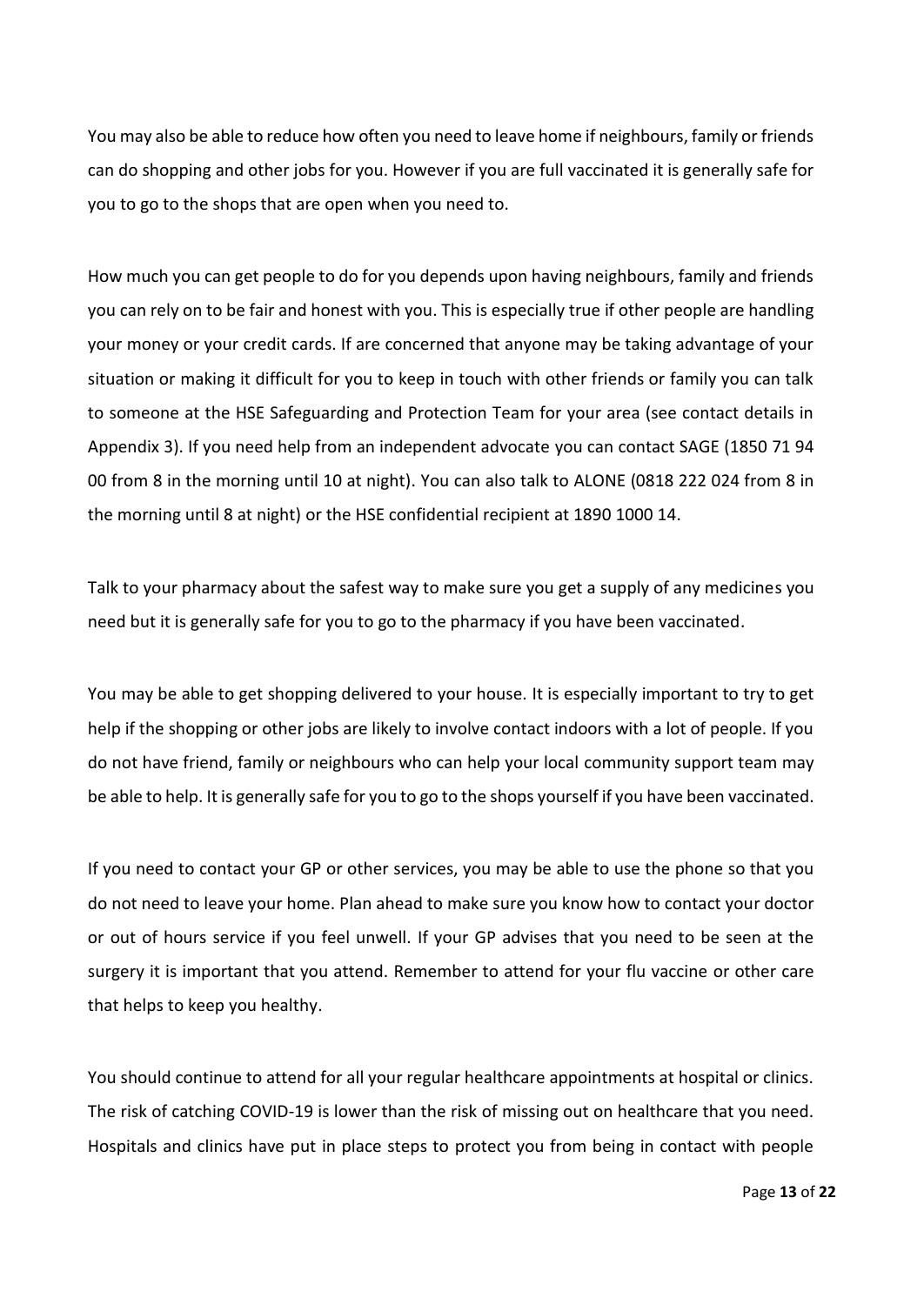with COVID-19 and most frontline healthcare workers have now been vaccinated.

If you are out and about, just as when you are at home, the biggest risk is being close to people. However is you are vaccinated it is generally safe for you to follow current public health guidance on meeting with other households.

Key measures to reduce your risk when you are out include those listed below. They are especially important if you are not vaccinated:

- 1. Avoid enclosed, crowded and poorly ventilated places.
- 2. Keep a safe distance.
- 3. Do not touch things if you do not need to.
- 4. Clean your hands.
- 5. Wear a surgical mask this recommendation applies when you in an indoor public space or if you have to be in a crowded outdoor space. It is much safer not to be in a crowded space than to wear a mask in a crowded space.

Gloves are not recommended. Gloves get contaminated quickly and can get punctured. You are better to rely on cleaning your hands.

If you want to tell people who provide services that you need to be extra careful to avoid COVID-19 they will usually try to fit you in at a quiet time and be extra careful when providing you with the service.

If you do need to leave home try to avoid public transport unless you are vaccinated. If you are vaccinated it is generally safe to use public transport for essential purposes. It is especially important to avoid public transport at busy times, as it is very difficult to avoid very close contact with a lot of people on public transport at busy times. It is recommended that you should wear a surgical mask in indoor spaces or in crowded outdoor spaces if you are in an older age group or are at high risk of severe COVID-19. It is the law that you should wear a face covering on public transport and in certain indoor public spaces.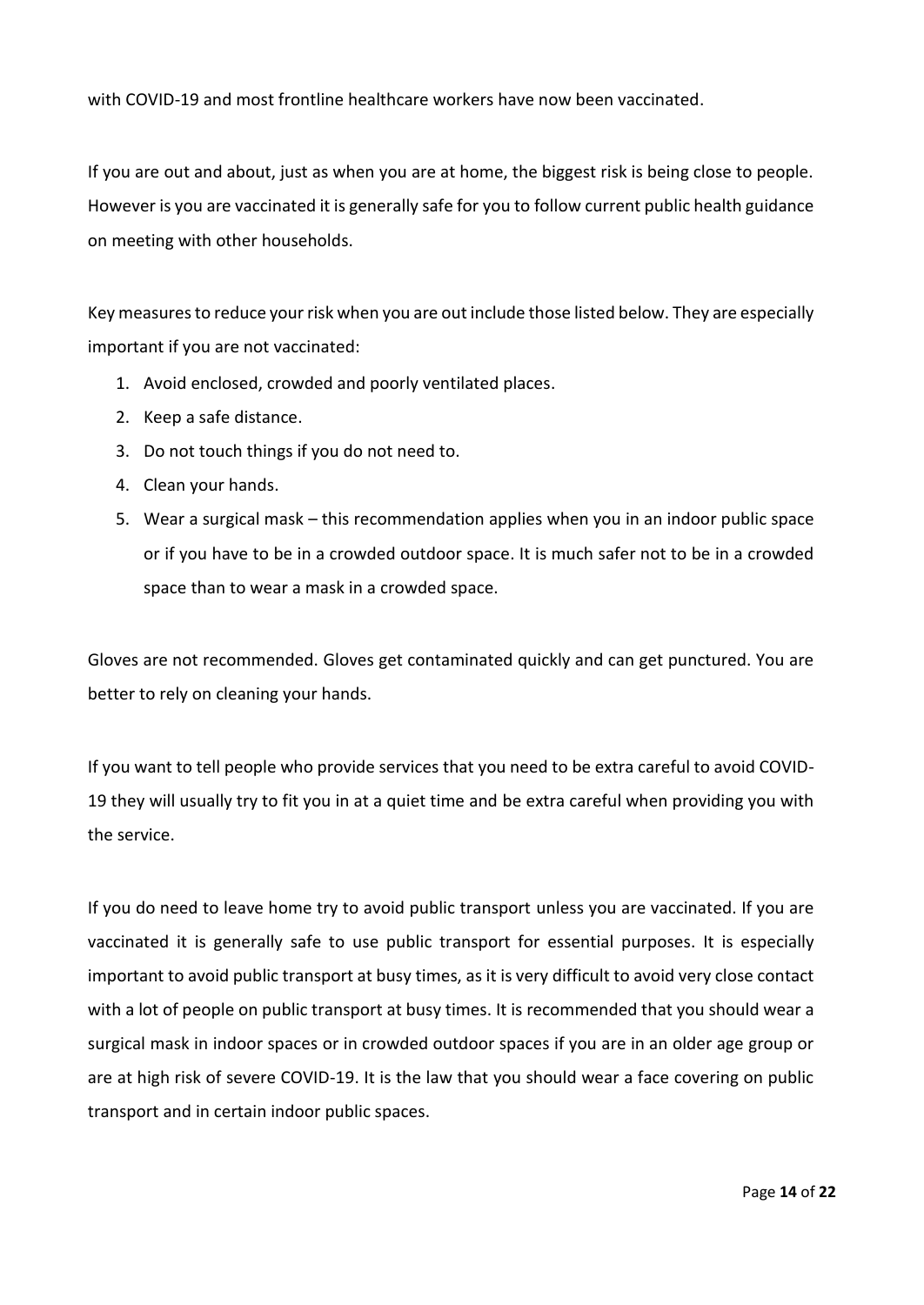If it is possible for you to walk to, where you need to go this is likely to be much safer than public transport, in addition exercise is good for health and wellbeing.

If you are outdoors and more than 2m away from anyone, there is little additional risk of catching COVID-19 compared to staying at home. However if anything goes wrong and you need to be near other people the risk increases. It is a good plan to have hand sanitiser and an unused surgical mask with you in case you do need to be near other people.

If you are out for a drive in a car with members of your household and you have no contact with anyone else there is no additional risk of catching COVID-19 compared to staying at home. It is a good plan to keep hand sanitiser and a surgical mask in the car in case you do need to be near other people.

If you need other essential services, for example legal or financial advice and it cannot be dealt with by phone or videoconference, check before you travel that the place you need to go to has taken steps to keep people as safe as possible. Bring and use hand sanitiser and a surgical mask.

If you are vaccinated it is generally safe to go to the shops when you need to. If you are not vaccinated and you have to do your own shopping go at time when the place is likely to be quiet or if they have a protected time when there are less people in the shop try to go at that time. Bring and use hand sanitiser and a surgical mask.

If you decide that you want to visit someone, attend a religious service, go to the hairdresser, go to a café or some other service when these are open, think about the risk for you and plan to keep that as low as possible. Try to go to a place that you know is careful about following public health guidance, try to go at a time when it is not busy and keep your distance from other people as much as you can. If you are vaccinated it is generally safe for you to use these services in the same way as other people do when they are open.

If you are out and about and you find yourself near anyone who is coughing or looks feverish or sick move away to a safe distance as quickly as you can.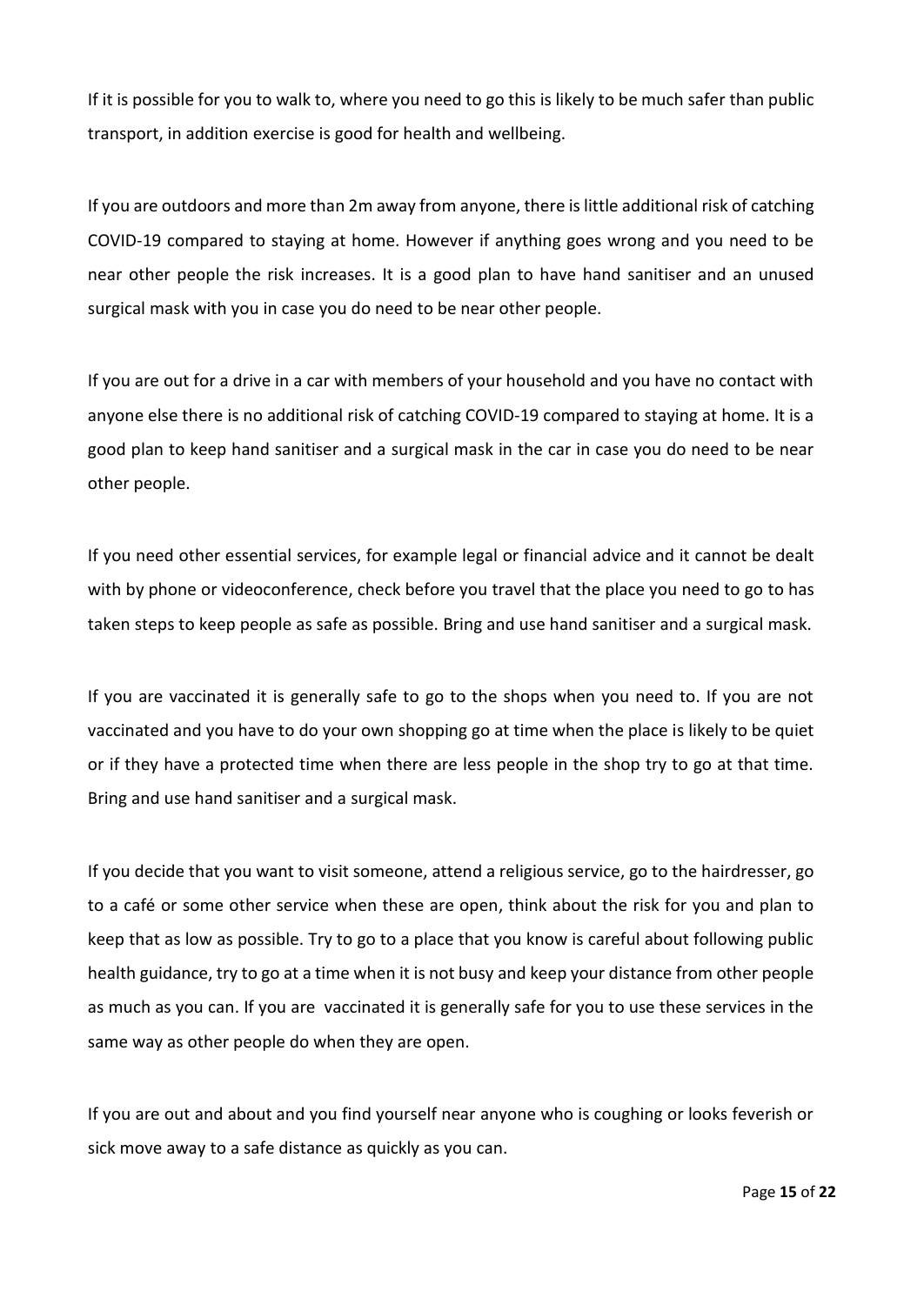#### **Preventing harm from COVID-19**

If you can be very careful all the time, you can reduce the chance of catching COVID-19, but we are all human and we all forget sometimes or maybe make a decision to do something that is not very safe. No one can guarantee you that you will not get COVID-19.

Most people who catch COVID-19 will recover. Your chance of recovering is likely to be better if:

- 1. You get vaccinated as soon as you are offered vaccination
- 2. You keep your body active make a plan for how to get exercise every day.
- 3. You keep your mind active crosswords, puzzles, music, whatever works for you.
- 4. You look after your mental health plan to keep in touch with people.
- 5. You have a healthy diet and are not overweight.
- 6. You do not smoke.
- 7. You take good care of any long-term illness that you have.
- 8. You contact your doctor by phone if you develop symptoms of COVID-19.

A lot has been learned about how to take care of people who get very sick with COVID-19. If you do catch COVID-19 you have a good chance of recovery if your doctor knows about it early and can send you for special treatment if you need it.

One of the harms from COVID-19 is the stress caused by all the changes in our lives and the fear of catching infection when you hear the number of cases is increasing. It is natural to feel this way. The good news is that even when infection is very common in your community there is great deal that you can do to keep safe and at the same time stay well and keep connected and that vaccination offers a very high degree of protection.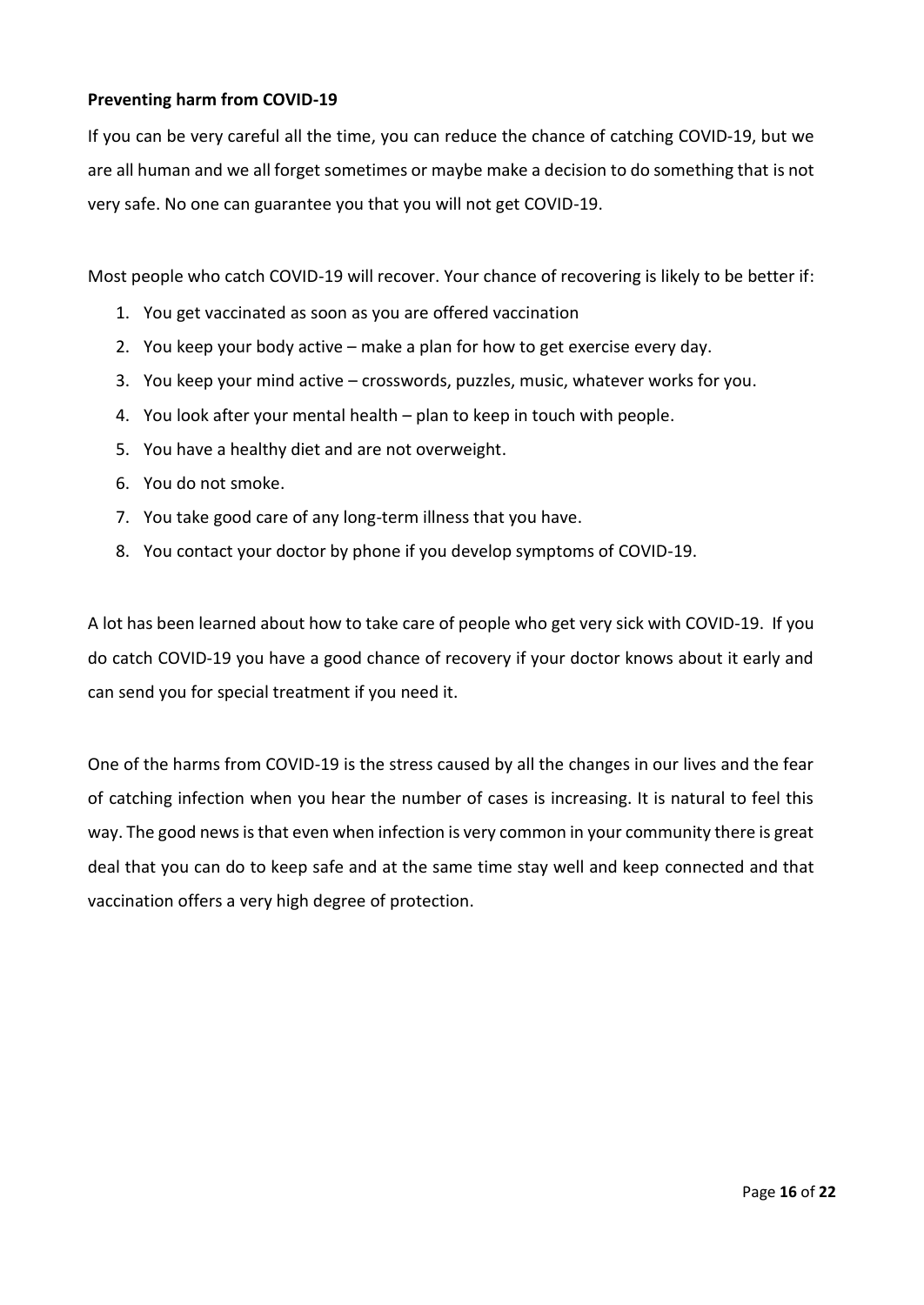## <span id="page-16-0"></span>**Appendix 1 Very High Risk and High Risk**

Very high risk and high risk for severe COVID-19. (also referred to as Extremely Medically Vulnerable People).

What do we mean by extremely medically vulnerable?\*

An up to date list of people in this group can be accessed here: [https://www2.hse.ie/conditions/coronavirus/people-at-higher-risk.html](https://scanner.topsec.com/?r=None&t=0043597437134ff71979c2e4bb31e9df643b5d7d&u=https%3A%2F%2Fwww2.hse.ie%2Fconditions%2Fcoronavirus%2Fpeople-at-higher-risk.html&d=2104)

\*If you are in any doubt about your level of risk for severe COVID-19 talk to your GP or Occupational Health Service.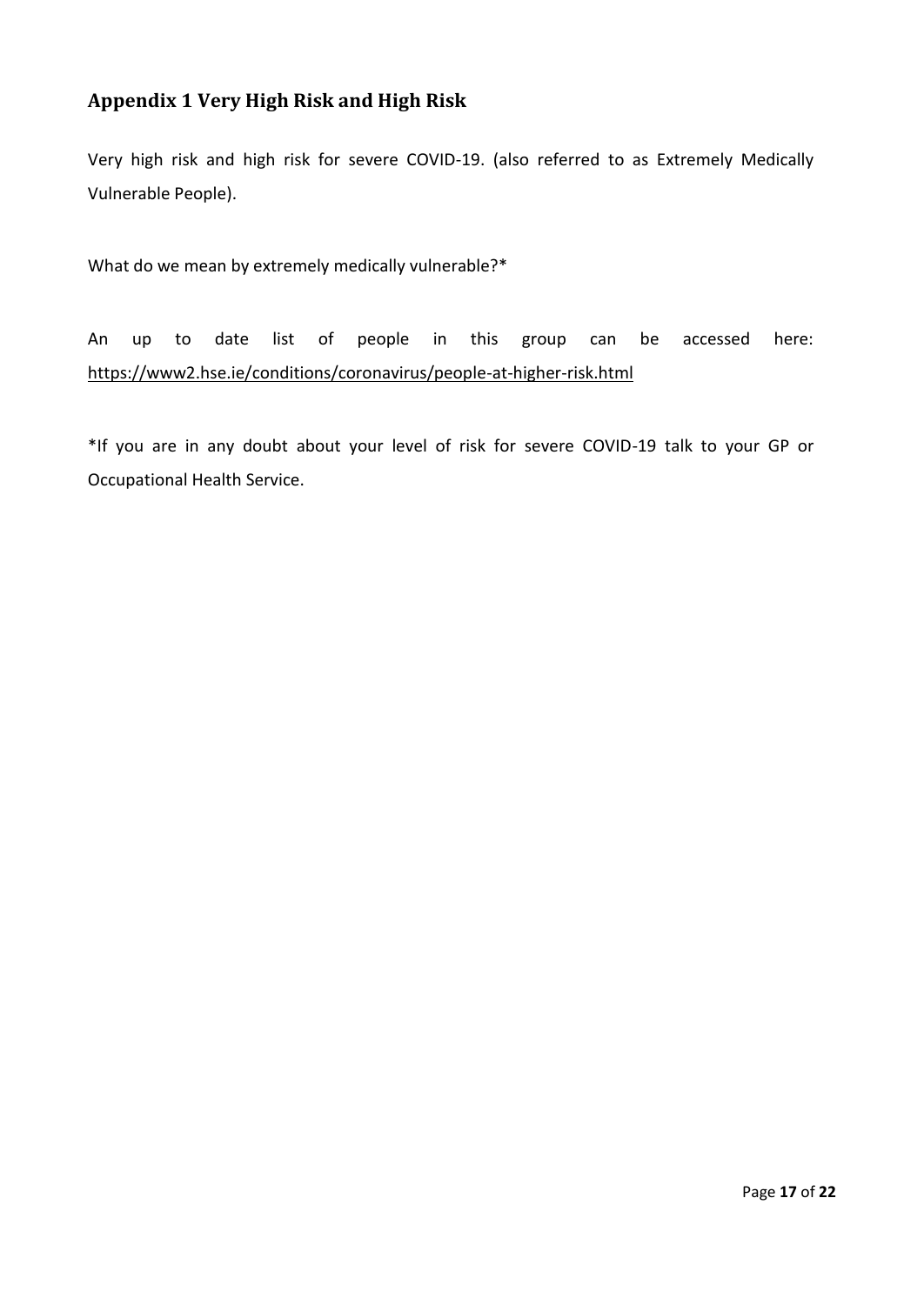### <span id="page-17-0"></span>**Appendix 2 List of Conditions and Medications that can compromise the immune system**

The following groups are considered immunocompromised for the purposes of COVID-19 vaccination:

#### **1. Some people with cancer**

- This should be taken to mean all cancer patients actively receiving (and/or within 6 weeks of receiving) systemic therapy with cytotoxic chemotherapy, targeted therapy, monoclonal antibodies or immunotherapies and surgery or radical radiotherapy for lung or head and neck cancer.
- All patients with advanced/metastatic cancer.
- Patients with haematological cancer treated within the last year.

#### **2. Some people with chronic kidney disease and all people with renal transplant**

This should be taken to mean all patients with chronic kidney disease who have an eGFR of less than 30 ml/min.

#### **3. Transplantation**

- People listed for solid organ or haematopoietic stem cell transplant.
- People with solid organ transplant at any time.
- People with a haematopoietic stem cell transplant within the previous 12 months.

#### **4. Genetic Diseases**

- Autoimmune polyendocrinopathy-candidiasis-ectodermal dystrophy (APECED).
- Inborn errors in the interferon pathway.

#### **5. People on immunomodulatory treatment**

This should be taken to include treatment in the previous 3 months with any one of or more of the following (or other agents with comparable effects):

- Abatacept, Adalimumab, Alemtuzumab, Anakinra, Apremilast, Azathioprine,
- Baricitinib, Benralizumab, Brodalumab,
- Canakinumab, Certolizumab, Ciclosporin, Cladribine Cyclophosphamide,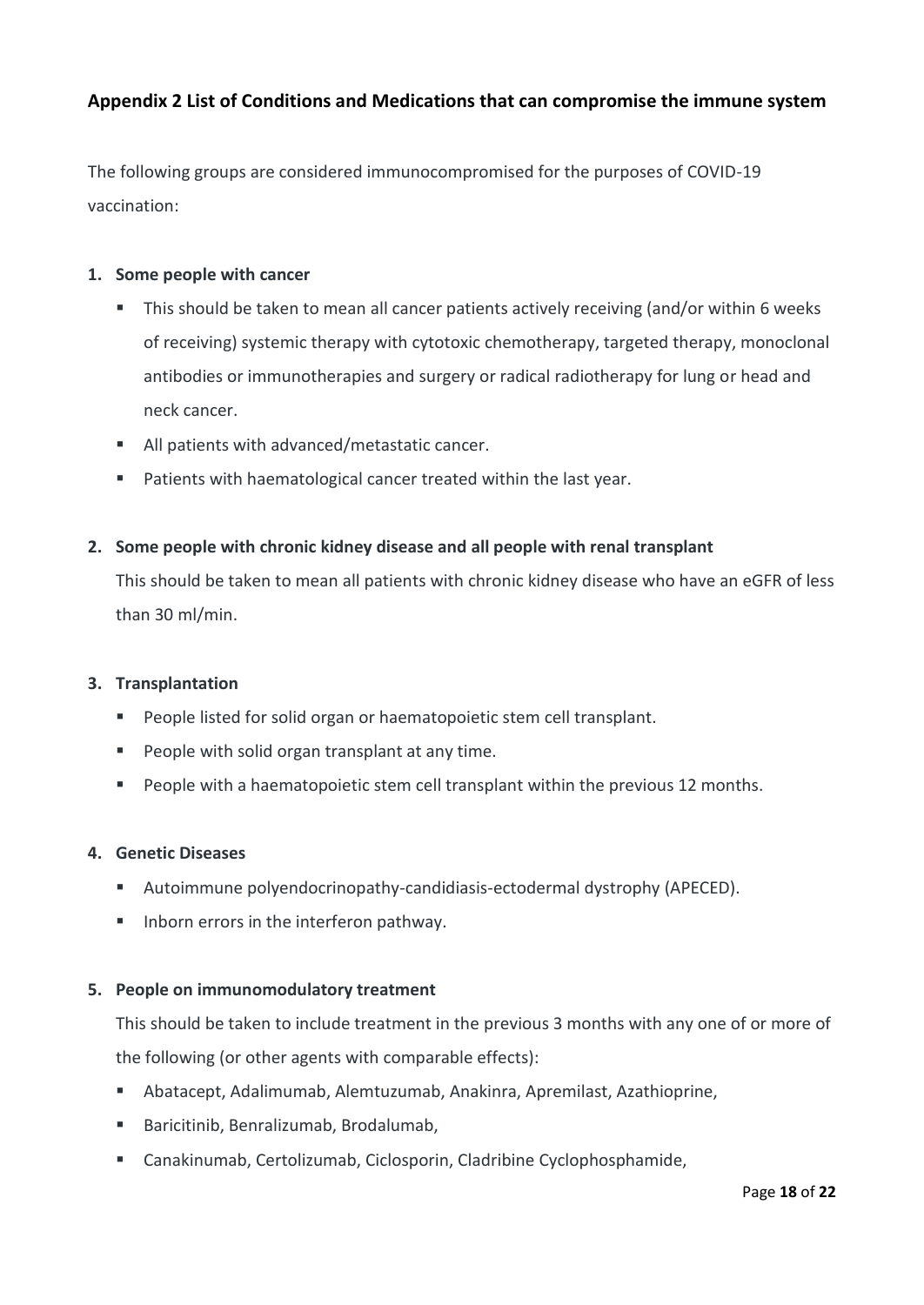- Daclizumab, Dimethyl Fumarate, Dupilumab,
- Eculizumab, Etanercept, Everolimus,
- Filgotinib, Fingolimod,
- Golimumab, Guselkumab,
- Infliximab, IL1, IL-6, IL17/23, Ixekizumab
- Lefunomide,
- Mepolizumab, 6-Mercaptopurine, Methotrexate, Mycophenolic acid,
- Natalizumab,
- Ocrelizumab, Omalizumab,
- Reslizumab, Rituximab, Ruxolitinib,
- Secukinumab,
- Tacrolimus, Teriflunomide, Tildrakizumab, Tioguanine, Tocilizumab, Tofacitinib,
- Upadacitinib, Ustekinumab,
- Vedolizumab.

#### **6. People on high dose systemic corticosteroid therapy**

The following doses of prednisolone (or equivalent dose of other glucocorticoid) may increase the risk of severe COVID-19 disease:

≥10mg/day for more than 4 weeks with one other immunosuppressant

≥20mg/day for more than 4 weeks.

#### **7. People with HIV infection**

This should be taken to mean anyone with a confirmed diagnosis of HIV infection.

#### **8. People with primary immunodeficiency**

People with primary immunodeficiency including the following

- Ataxia Telangiectasia,
- Bruton agammaglobulinaemia (X-linked agammaglobulinaemia),
- Chronic/cyclic neutropaenia,
- Chronic granulomatous disease,
- Chronic mucocutanaeous candidiasis,
- Complement deficiency,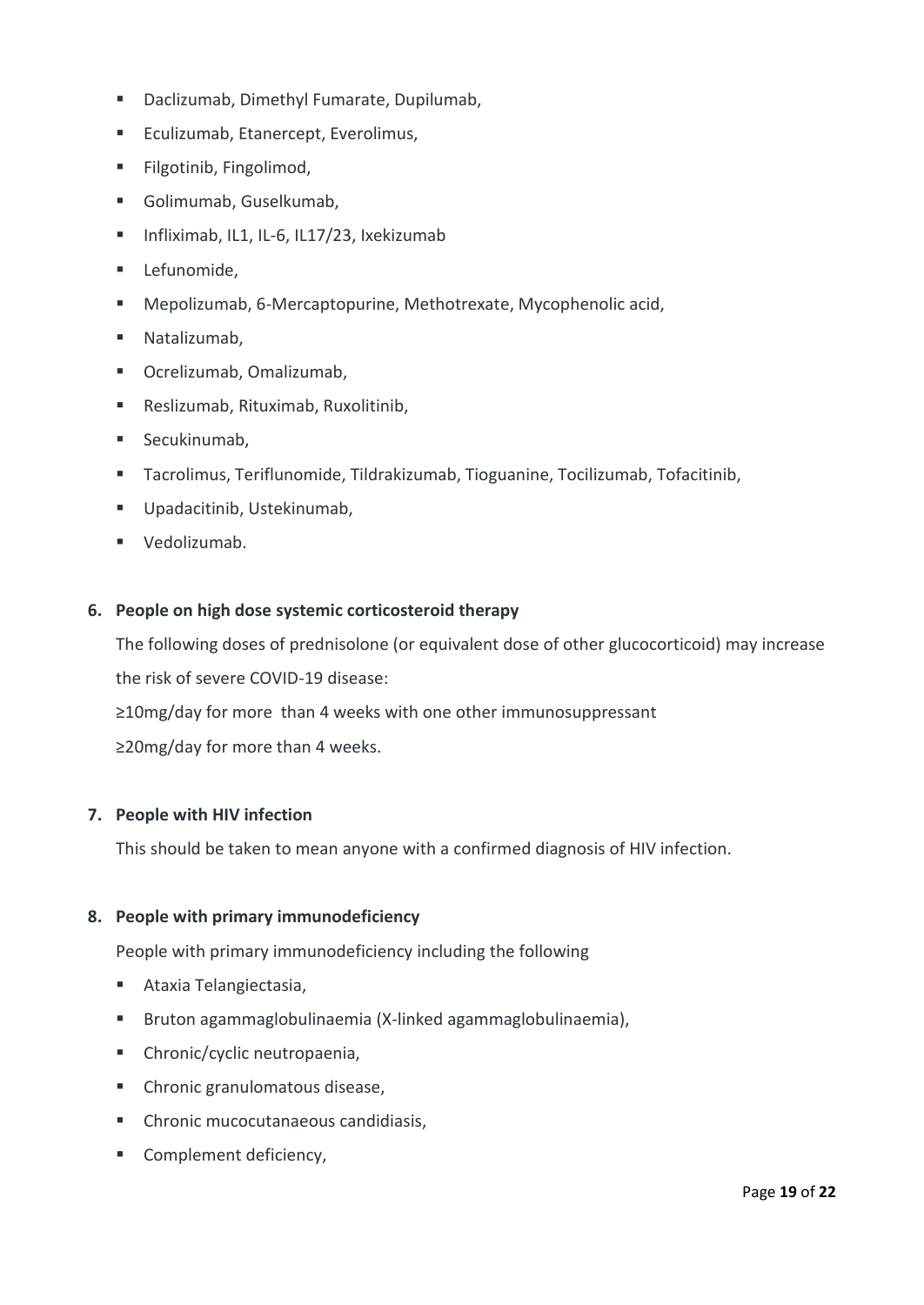- Common variable immunedeficiency (CVID) and other immunoglobulin deficiencies including IgA deficiency and IgG subclass deficiency, DiGeorge syndrome (22q11 deletion),
- Severe combined immunedeficiency disease (SCID), Wiskot Aldrich Syndrome.

#### **9. People with asplenia and hyposplenia**

#### **Reference:**

HSE Guidance, "National Immunisation Guidance for Ireland, Chapter 5a" 29/04/2021. Available at [covid19.pdf \(hse.ie\)](https://www.hse.ie/eng/health/immunisation/hcpinfo/guidelines/covid19.pdf)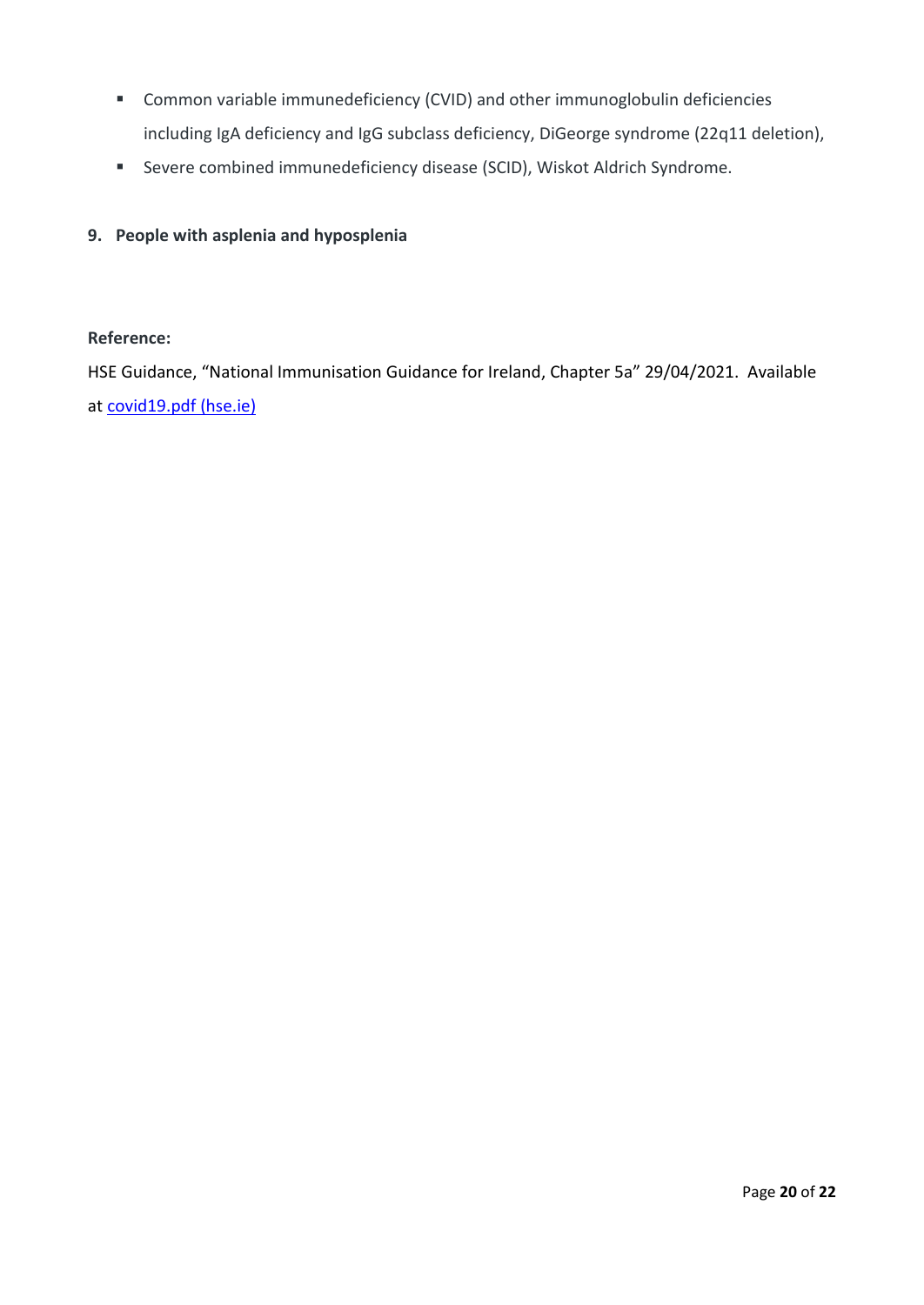## <span id="page-20-0"></span>**Appendix 3 Contact Details for HSE Safeguarding and Protection Teams**

The HSE has a social work service that you can contact if you have a concern about a vulnerable adult who may be at risk of abuse. There are nine teams located throughout the country. You can find information on how to get in touch with them below.

Sligo, Leitrim, Cavan, Monaghan and Donegal Ballyshannon Health Campus An Clochar, College Street, Ballyshannon Co. Donegal [Safeguarding.cho1@hse.ie](mailto:Safeguarding.cho1@hse.ie) [071-9834660](tel:+353719834660)

Roscommon, Galway and Mayo La Nua, Castlepark Road, Ballybane, Galway. [Safeguarding.cho2@hse.ie](mailto:Safeguarding.cho2@hse.ie) [091-748432](tel:+35391748488)

Clare, Limerick and N.Tipp/East Limerick Health Centre, Tyone, Nenagh, Co. Tipperary. [Safeguarding.cho3@hse.ie](mailto:Safeguarding.cho3@hse.ie) [067-46470](tel:+3536746470)

Cork and Kerry Unit 24/25, Doughcloyne Industrial Estate, Wilton, Cork. [Safeguarding.cho4@hse.ie](mailto:Safeguarding.cho4@hse.ie) [021-4927550](tel:+353214923967)

South Tipp, Carlow, Kilkenny, Waterford and Wexford HSE Offices Dublin Road, Lacken, Kilkenny City Co. Kilkenny [Safeguarding.cho5@hse.ie](mailto:Safeguarding.cho5@hse.ie) [056-7784325](tel:+353567784325)